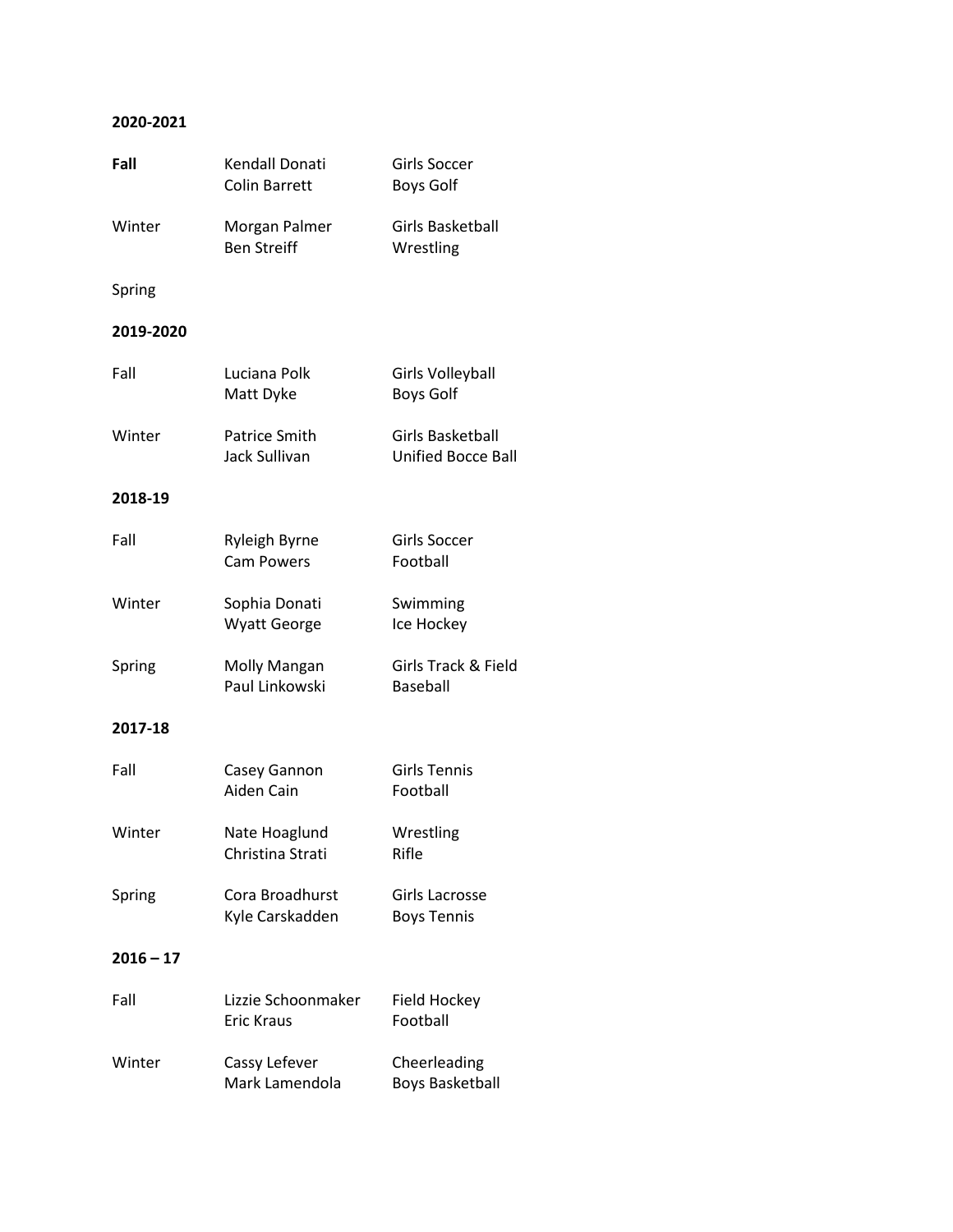| Spring      | Mattie Schmidt<br>Sam Bellini            | Girls Track & Field<br><b>Boys Tennis</b>  |
|-------------|------------------------------------------|--------------------------------------------|
| 2015 – 16   |                                          |                                            |
| Fall        | Leah Graf<br><b>Eddie Jenkins</b>        | <b>Girls Soccer</b><br>Football            |
| Winter      | Fabi Shipley<br><b>Brian Ramsey</b>      | Girls Basketball<br><b>Boys Swimming</b>   |
| Spring      | Sarah Rolfsen<br>Nick Tommasi            | <b>Girls Track</b><br><b>Boys Lacrosse</b> |
| $2014 - 15$ |                                          |                                            |
| Fall        | Alexa Pavlick<br><b>Ryan Caste</b>       | Volleyball<br>Soccer                       |
| Winter      | Megan McGrady<br>Bakhtiyar Zaymullaev    | Basketball<br>Wrestling                    |
| Spring      | Liz Donley<br>Charlie Cappucci           | Lacrosse<br>Lacrosse                       |
| 2013-14     |                                          |                                            |
| Fall        | Julie Staltari<br>Jake Rolfson           | <b>Girls Cross Country</b><br>Football     |
| Winter      | Maura Griffin<br>Max Li                  | Cheerleading<br><b>Basketball</b>          |
| Spring      | Maggie Gannon<br><b>Tim Donoghue</b>     | Softball<br>Lacrosse                       |
| 2012-13     |                                          |                                            |
| Fall        | Caroline Grattan<br><b>Aaron Pavlick</b> | Volleyball<br>Football                     |
| Winter      | Amanda Frosztega<br>Kevin Kinyua         | Basketball<br>Wrestling                    |
| Spring      | Meghan Allison<br>David Mewkalo          | Lacrosse<br>Tennis                         |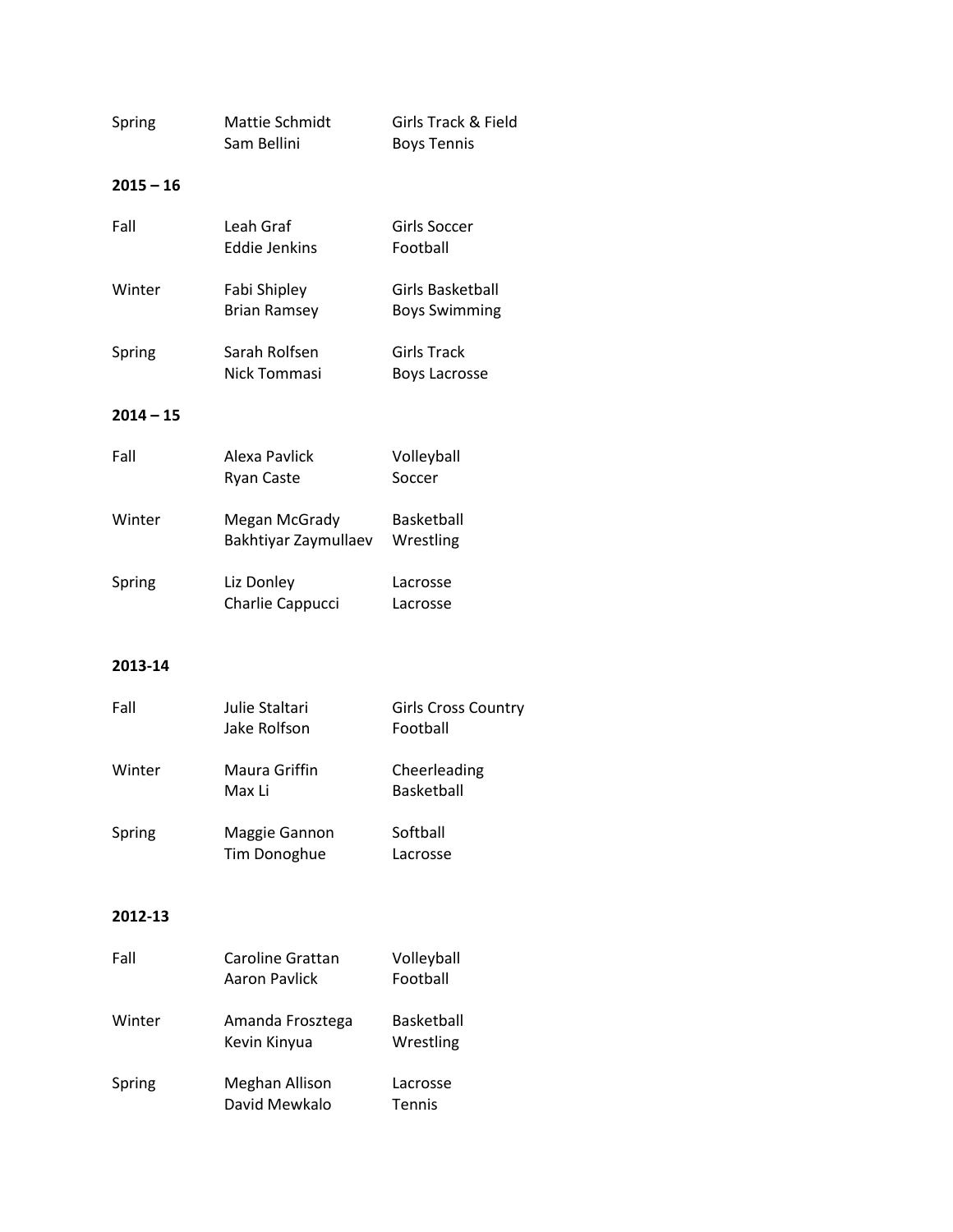## **2011-12**

| Fall    | Christy Tuchnowski<br>Jake Church      | Volleyball<br>Golf           |
|---------|----------------------------------------|------------------------------|
| Winter  | Sarah Rendulic<br>Giancarlo Lies       | Swimming<br>Wrestling        |
| Spring  | Alex Linn<br>lan Happ                  | Lacrosse<br><b>Baseball</b>  |
| 2010-11 |                                        |                              |
| Fall    | Maria Guadagnino<br>Christian Schultz  | Volleyball<br>Football       |
| Winter  | <b>Colleen McDermott</b><br>John Nappi | Cheerleading<br>Wrestling    |
| Spring  | Kathleen Mathison<br>Bijan Firouzan    | Softball<br>Lacrosse         |
| 2009-10 |                                        |                              |
| Fall    | <b>Brigitte Bryne</b><br>Sean Veights  | Golf<br>Football             |
| Winter  | Cissy Woodyard<br><b>Grant Latus</b>   | Basketball<br>Basketball     |
| Spring  | Julian Pearlman<br>Jennifer Bahm       | Tennis<br>Softball           |
| 2008-09 |                                        |                              |
| Fall    | Anne McGinty<br>Jeremy Silver          | <b>Cross Country</b><br>Golf |
| Winter  | <b>Emily Miller</b><br>Zack Rosen      | Basketball<br>Swimming       |
| Spring  | Geena Badalato<br><b>Bart Eckel</b>    | Softball<br><b>Track</b>     |